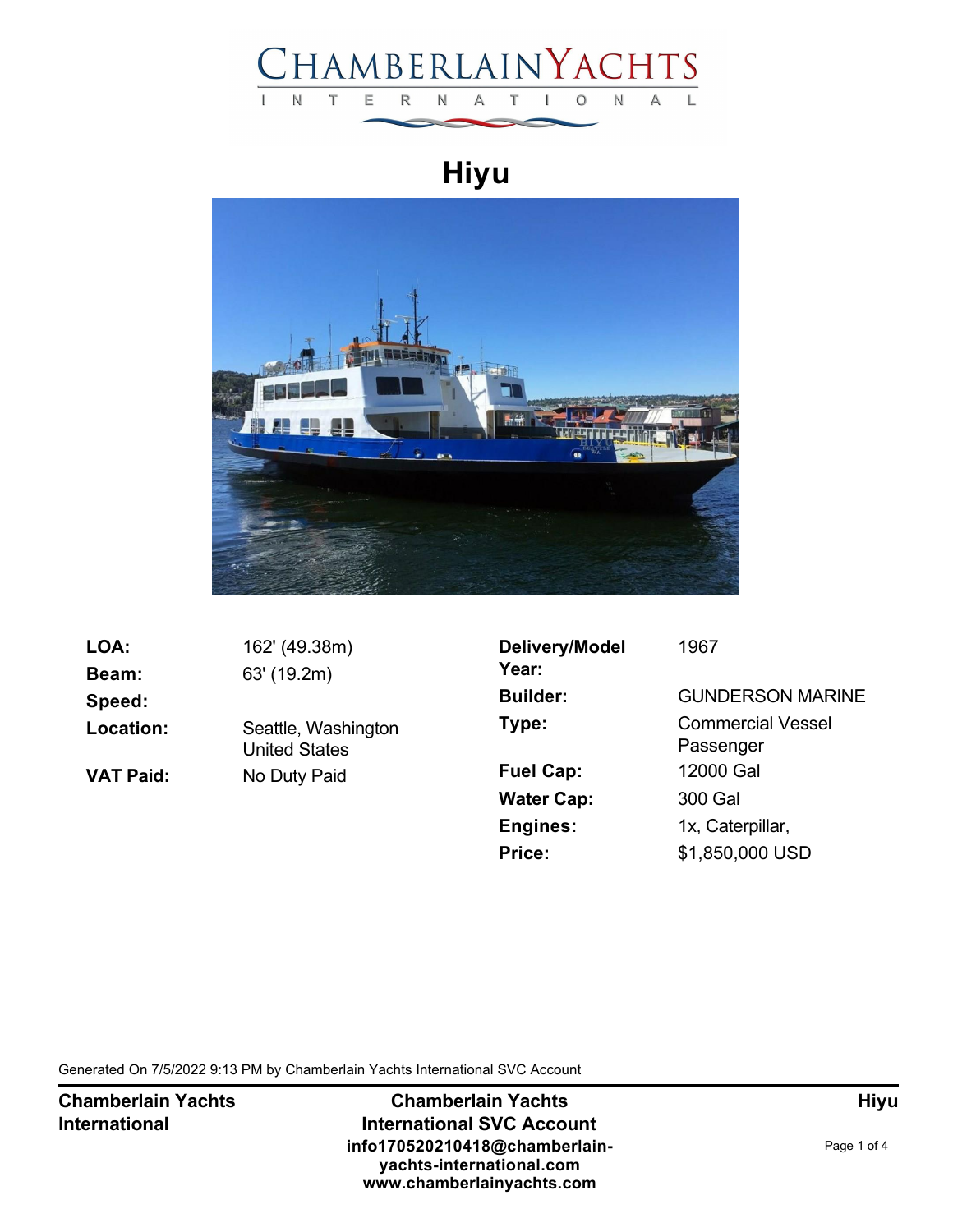## **Additional Specifications For Hiyu:**

| LOA:                           | 162' (49.38m)                               | Delivery/Model          | 1967                               |
|--------------------------------|---------------------------------------------|-------------------------|------------------------------------|
| Beam:                          | 63' (19.2m)                                 | Year:                   |                                    |
| Min Draft:                     | 11'6'' (3.51m)                              | Year Built:             | 1967                               |
| <b>Hull Material:</b>          | <b>Steel</b>                                | <b>Builder:</b>         | <b>GUNDERSON MARINE</b>            |
| Tonnage:                       |                                             | Type:                   | <b>Commercial Vessel Passenger</b> |
| <b>Fuel Capacity:</b>          | 12000 Gal                                   | <b>Engines:</b>         | Single, Caterpillar,               |
| <b>Water Capacity: 300 Gal</b> |                                             |                         |                                    |
| <b>Holding Tank:</b>           | 1000 Gal                                    | <b>Classifications:</b> |                                    |
| Location:                      | Seattle, Washington<br><b>United States</b> | ISM:<br>MCA:            |                                    |
| Price:                         | \$1,850,000 USD                             |                         |                                    |
| <b>Tax Status:</b>             | No Duty Paid                                |                         |                                    |

Generated On 7/5/2022 9:13 PM by Chamberlain Yachts International SVC Account

**Chamberlain Yachts International**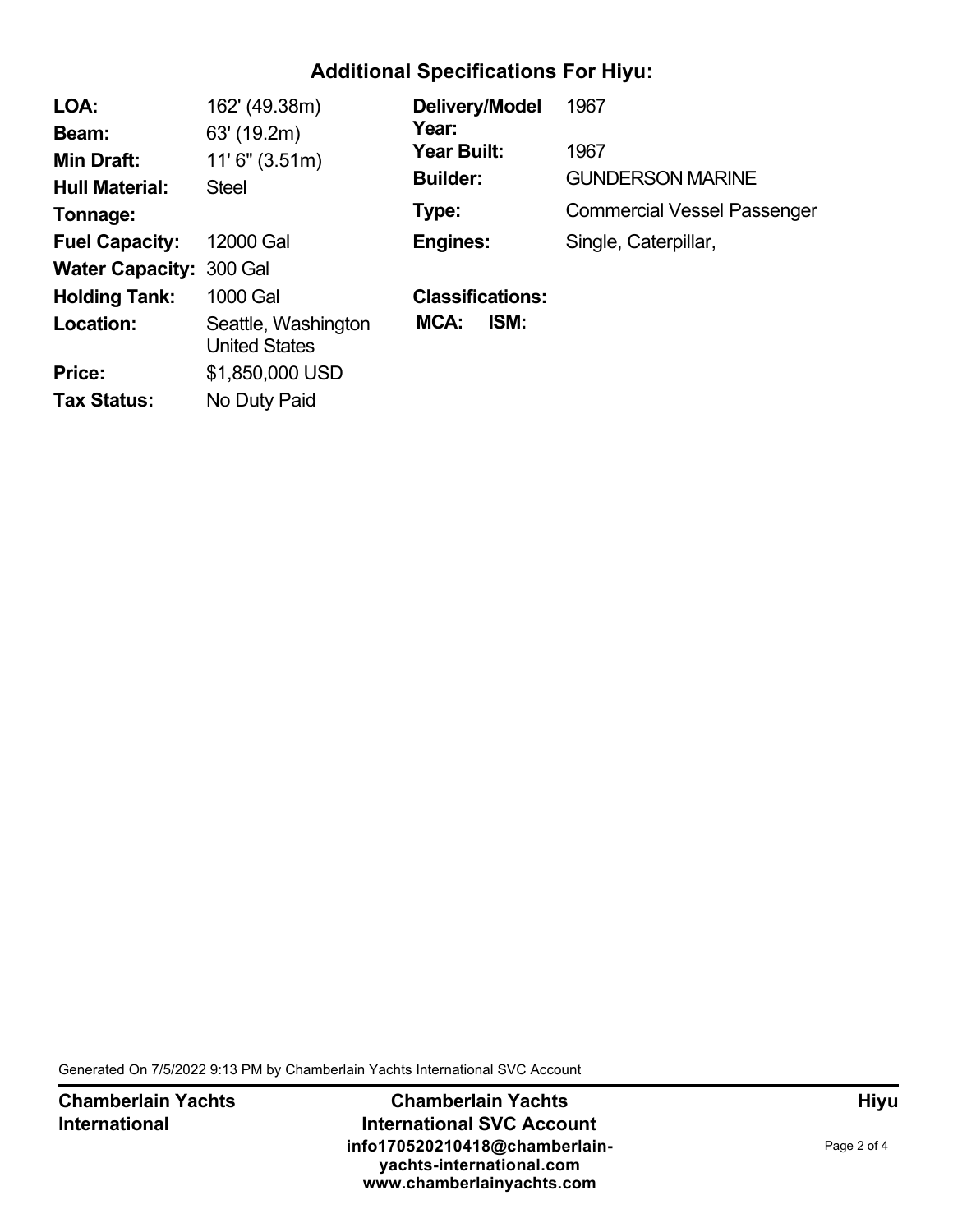## **ferry2**



**ferry3**



Generated On 7/5/2022 9:13 PM by Chamberlain Yachts International SVC Account

**Chamberlain Yachts International**